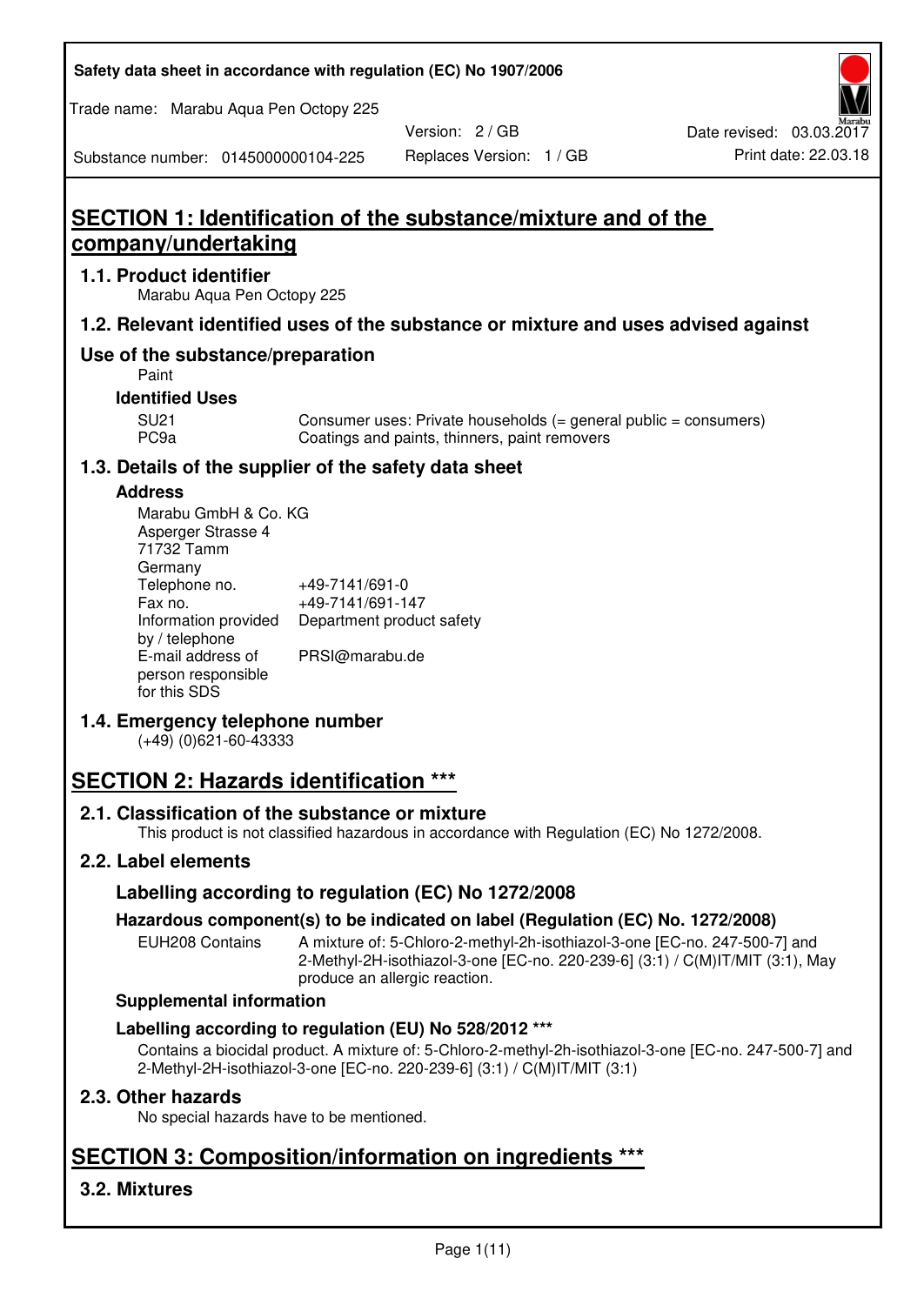| Safety data sheet in accordance with regulation (EC) No 1907/2006                                                                                                 |                                                                                                                       |                              |                                                      |                                                                  |      |                                                  |
|-------------------------------------------------------------------------------------------------------------------------------------------------------------------|-----------------------------------------------------------------------------------------------------------------------|------------------------------|------------------------------------------------------|------------------------------------------------------------------|------|--------------------------------------------------|
| Trade name: Marabu Aqua Pen Octopy 225                                                                                                                            |                                                                                                                       |                              |                                                      |                                                                  |      |                                                  |
|                                                                                                                                                                   |                                                                                                                       | Version: 2 / GB              |                                                      |                                                                  |      | Date revised: 03.03.2017<br>Print date: 22.03.18 |
| Substance number: 0145000000104-225                                                                                                                               |                                                                                                                       |                              |                                                      | Replaces Version: 1 / GB                                         |      |                                                  |
| <b>Chemical characterization</b><br>Paint based on water                                                                                                          |                                                                                                                       |                              |                                                      |                                                                  |      |                                                  |
| <b>Hazardous ingredients</b>                                                                                                                                      |                                                                                                                       |                              |                                                      |                                                                  |      |                                                  |
| <b>Ethanediol</b><br>CAS No.<br>EINECS no.<br>Registration no.<br>Concentration                                                                                   | $107 - 21 - 1$<br>203-473-3<br>01-2119456816-28<br>$>=$                                                               | 1                            | $\lt$ $\lt$                                          | 10                                                               | $\%$ |                                                  |
| Classification (Regulation (EC) No. 1272/2008)                                                                                                                    | Acute Tox. 4<br>STOT RE 2                                                                                             |                              | H302<br>H373                                         |                                                                  |      |                                                  |
| <b>Bronopol (INN)</b><br>CAS No.<br>EINECS no.<br>Concentration                                                                                                   | $52 - 51 - 7$<br>200-143-0<br>$>=$                                                                                    | 0,01                         | $\lt$ $\sim$                                         | 0,1                                                              | $\%$ |                                                  |
| Classification (Regulation (EC) No. 1272/2008)                                                                                                                    |                                                                                                                       |                              |                                                      |                                                                  |      |                                                  |
|                                                                                                                                                                   | Eye Dam. 1<br>Skin Irrit. 2<br>STOT SE3<br>Acute Tox. 4<br>Acute Tox. 4<br>Aquatic Acute 1<br>Aquatic Chronic 1       |                              | H318<br>H315<br>H335<br>H302<br>H312<br>H400<br>H410 |                                                                  |      |                                                  |
| Concentration limits (Regulation (EC) No. 1272/2008)                                                                                                              | Aquatic Acute 1<br>Aquatic Chronic $H410$ M = 1                                                                       | H400                         | $M = 10$                                             |                                                                  |      |                                                  |
| A mixture of: 5-Chloro-2-methyl-2h-isothiazol-3-one [EC-no. 247-500-7] and<br>2-Methyl-2H-isothiazol-3-one [EC-no. 220-239-6] (3:1) / C(M)IT/MIT (3:1)<br>CAS No. | 55965-84-9                                                                                                            |                              |                                                      |                                                                  |      |                                                  |
| Concentration                                                                                                                                                     |                                                                                                                       |                              | $\,<\,$                                              | 0,0015                                                           | $\%$ |                                                  |
| Classification (Regulation (EC) No. 1272/2008)                                                                                                                    | Acute Tox. 3<br>Aquatic Chronic 1<br>Aquatic Acute 1<br>Skin Sens. 1<br>Skin Corr. 1B<br>Acute Tox. 3<br>Acute Tox. 3 |                              | H331<br>H410<br>H400<br>H317<br>H314<br>H311<br>H301 |                                                                  |      |                                                  |
| Concentration limits (Regulation (EC) No. 1272/2008)                                                                                                              |                                                                                                                       |                              |                                                      |                                                                  |      |                                                  |
|                                                                                                                                                                   | Skin Corr. 1B<br>Eye Irrit. 2<br>Skin Irrit. 2<br>Skin Sens. 1                                                        | H314<br>H319<br>H315<br>H317 | $>= 0,6$                                             | $\epsilon = 0.06 < 0.6$<br>$\epsilon = 0.06 < 0.6$<br>$= 0,0015$ |      |                                                  |
| <b>Further ingredients ***</b>                                                                                                                                    |                                                                                                                       |                              |                                                      |                                                                  |      |                                                  |
| Glycerol<br>CAS No.<br>EINECS no.<br>Concentration                                                                                                                | $56 - 81 - 5$<br>200-289-5<br>$>=$                                                                                    | 10 <sup>°</sup>              | $\,<\,$                                              | 25                                                               | $\%$ | $[3]$                                            |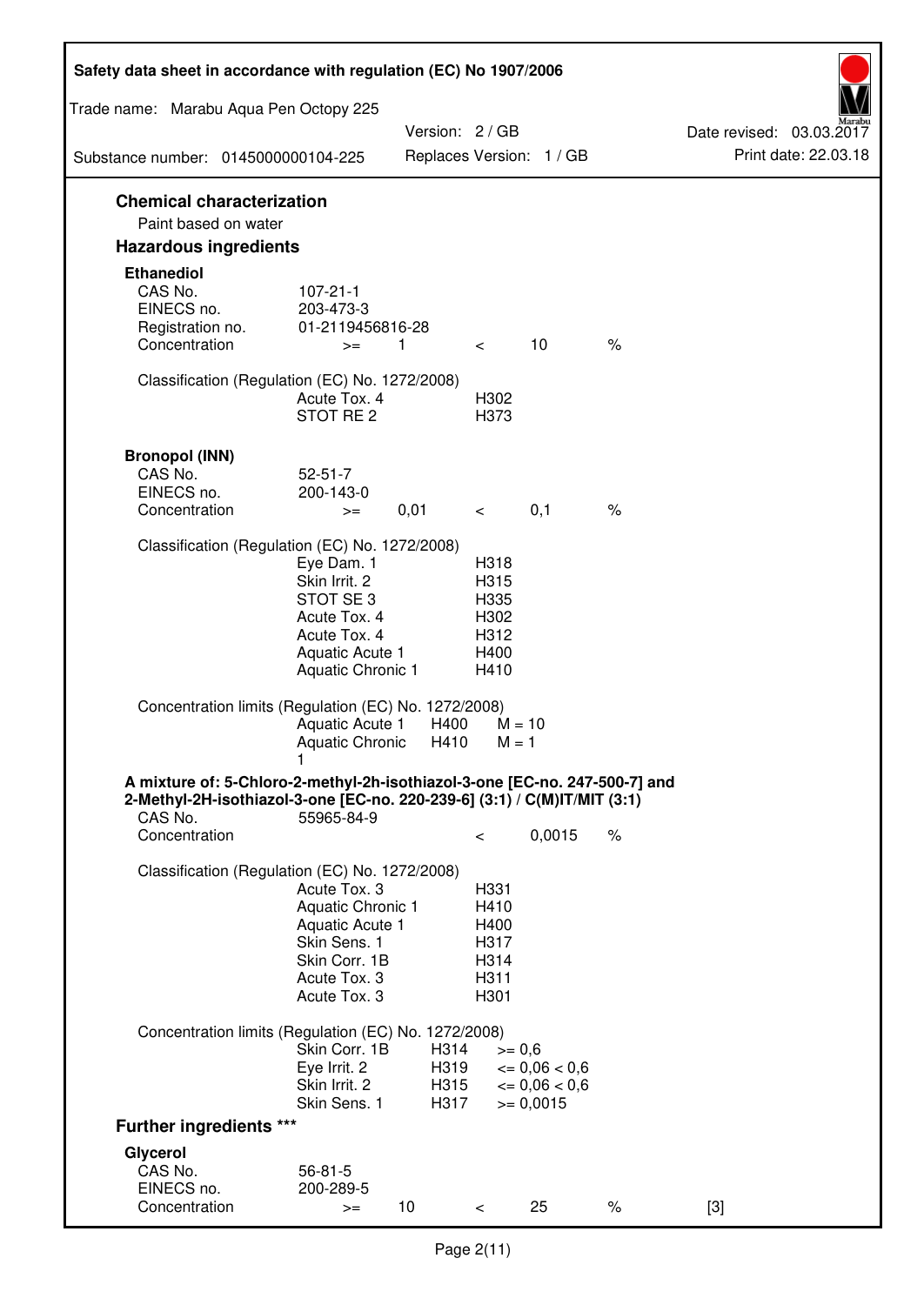| Safety data sheet in accordance with regulation (EC) No 1907/2006                                                                                                                  |                          |                          |
|------------------------------------------------------------------------------------------------------------------------------------------------------------------------------------|--------------------------|--------------------------|
| Trade name: Marabu Aqua Pen Octopy 225                                                                                                                                             | Version: 2 / GB          | Date revised: 03.03.2017 |
| Substance number: 0145000000104-225                                                                                                                                                | Replaces Version: 1 / GB | Print date: 22.03.18     |
|                                                                                                                                                                                    |                          |                          |
|                                                                                                                                                                                    |                          |                          |
| $\star$                                                                                                                                                                            |                          |                          |
| [3] Substance with occupational exposure limits                                                                                                                                    |                          |                          |
| <b>SECTION 4: First aid measures</b>                                                                                                                                               |                          |                          |
| 4.1. Description of first aid measures                                                                                                                                             |                          |                          |
| After skin contact<br>Wash with plenty of water and soap. Do NOT use solvents or thinners.                                                                                         |                          |                          |
| After eye contact                                                                                                                                                                  |                          |                          |
| Separate eyelids, wash the eyes thoroughly with water (15 min.). In case of irritation consult an oculist.<br><b>After ingestion</b>                                               |                          |                          |
| Rinse mouth thoroughly with water. If larger amounts are swallowed or in the event of symptoms take<br>medical treatment.                                                          |                          |                          |
| 4.2. Most important symptoms and effects, both acute and delayed<br>Until now no symptoms known so far.                                                                            |                          |                          |
| 4.3. Indication of any immediate medical attention and special treatment needed                                                                                                    |                          |                          |
| Hints for the physician / treatment<br>Treat symptomatically                                                                                                                       |                          |                          |
| <b>SECTION 5: Firefighting measures</b>                                                                                                                                            |                          |                          |
| 5.1. Extinguishing media                                                                                                                                                           |                          |                          |
| Suitable extinguishing media<br>Carbon dioxide, Foam, Sand, Water                                                                                                                  |                          |                          |
| 5.2. Special hazards arising from the substance or mixture<br>In the event of fire the following can be released: Carbon monoxide (CO); Carbon dioxide (CO2); dense<br>black smoke |                          |                          |
| 5.3. Advice for firefighters                                                                                                                                                       |                          |                          |
| <b>Other information</b><br>Collect contaminated fire-fighting water separately, must not be discharged into the drains.                                                           |                          |                          |
| <b>SECTION 6: Accidental release measures</b>                                                                                                                                      |                          |                          |
| 6.1. Personal precautions, protective equipment and emergency procedures<br>No particular measures required.                                                                       |                          |                          |
| 6.2. Environmental precautions<br>No particular measures required.                                                                                                                 |                          |                          |
|                                                                                                                                                                                    |                          |                          |

**6.3. Methods and material for containment and cleaning up**  Clean preferably with a detergent - avoid use of solvents.

## **6.4. Reference to other sections**

Information regarding Safe handling, see Section 7. Information regarding personal protective measures, see Section 8. Information regarding waste disposal, see Section 13.

# **SECTION 7: Handling and storage**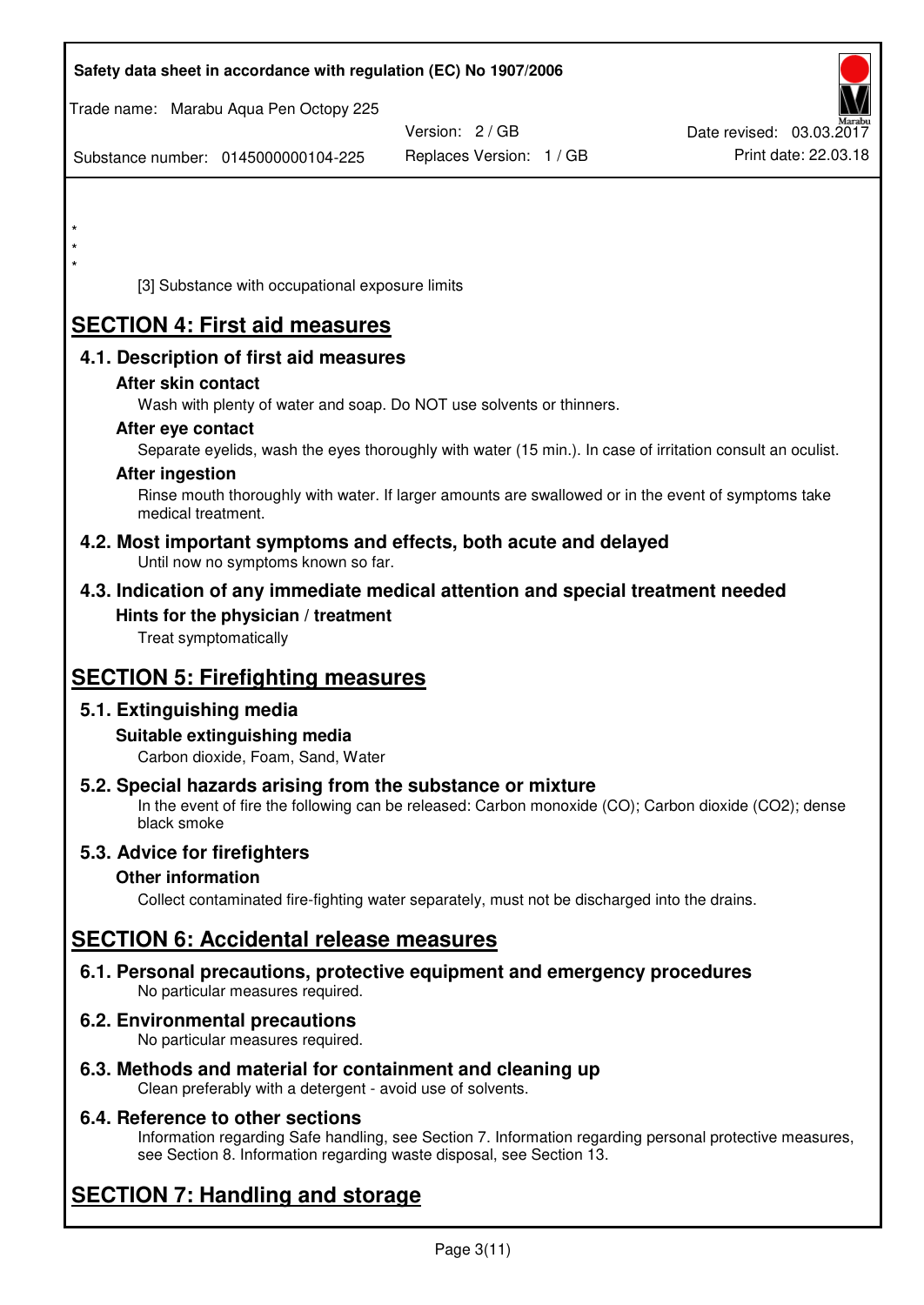| Safety data sheet in accordance with regulation (EC) No 1907/2006                                                                                                             |                                                                                                                                                                                                            |                                                  |
|-------------------------------------------------------------------------------------------------------------------------------------------------------------------------------|------------------------------------------------------------------------------------------------------------------------------------------------------------------------------------------------------------|--------------------------------------------------|
| Trade name: Marabu Aqua Pen Octopy 225                                                                                                                                        |                                                                                                                                                                                                            |                                                  |
|                                                                                                                                                                               | Version: 2/GB                                                                                                                                                                                              | Date revised: 03.03.2017<br>Print date: 22.03.18 |
| Substance number: 0145000000104-225                                                                                                                                           | Replaces Version: 1 / GB                                                                                                                                                                                   |                                                  |
| 7.1. Precautions for safe handling<br><b>Advice on safe handling</b><br>Advice on protection against fire and explosion<br>No special measures required.<br>Temperature class | Avoid skin and eye contact. Smoking, eating and drinking shall be prohibited in application area.<br>Classification of fires / temperature class / Ignition group / Dust explosion class<br>T <sub>2</sub> |                                                  |
| 7.2. Conditions for safe storage, including any incompatibilities                                                                                                             |                                                                                                                                                                                                            |                                                  |
| Requirements for storage rooms and vessels<br>Store in frostfree conditions.                                                                                                  |                                                                                                                                                                                                            |                                                  |
| Storage class according to TRGS 510                                                                                                                                           |                                                                                                                                                                                                            |                                                  |
| Storage class according to<br><b>TRGS 510</b>                                                                                                                                 | 12<br>Non-combustible liquids                                                                                                                                                                              |                                                  |
| 7.3. Specific end use(s)<br>Paint                                                                                                                                             |                                                                                                                                                                                                            |                                                  |
| <b>SECTION 8: Exposure controls/personal protection</b>                                                                                                                       |                                                                                                                                                                                                            |                                                  |
| 8.1. Control parameters                                                                                                                                                       |                                                                                                                                                                                                            |                                                  |
| <b>Exposure limit values</b>                                                                                                                                                  |                                                                                                                                                                                                            |                                                  |
| <b>Ethanediol</b><br>List                                                                                                                                                     | EH40                                                                                                                                                                                                       |                                                  |
| <b>Type</b>                                                                                                                                                                   | <b>WEL</b>                                                                                                                                                                                                 |                                                  |
| Value<br>Skin resorption / sensibilisation: Sk;                                                                                                                               | 10<br>mg/m <sup>3</sup><br><b>Status: 2011</b>                                                                                                                                                             |                                                  |
| Glycerol                                                                                                                                                                      |                                                                                                                                                                                                            |                                                  |
| List                                                                                                                                                                          | EH40                                                                                                                                                                                                       |                                                  |
| <b>Type</b><br>Value                                                                                                                                                          | <b>WEL</b><br>10<br>mg/m <sup>3</sup>                                                                                                                                                                      |                                                  |
| <b>Status: 2011</b>                                                                                                                                                           |                                                                                                                                                                                                            |                                                  |
| <b>Other information</b>                                                                                                                                                      |                                                                                                                                                                                                            |                                                  |
| There are not known any further control parameters.                                                                                                                           |                                                                                                                                                                                                            |                                                  |
| <b>Derived No/Minimal Effect Levels (DNEL/DMEL)</b>                                                                                                                           |                                                                                                                                                                                                            |                                                  |
| <b>Ethanediol</b><br>Type of value                                                                                                                                            | Derived No Effect Level (DNEL)                                                                                                                                                                             |                                                  |
| Reference group                                                                                                                                                               | Worker                                                                                                                                                                                                     |                                                  |
| Duration of exposure<br>Route of exposure                                                                                                                                     | Long term<br>inhalative                                                                                                                                                                                    |                                                  |
| Mode of action                                                                                                                                                                | Local effects                                                                                                                                                                                              |                                                  |
| Concentration                                                                                                                                                                 | 35                                                                                                                                                                                                         | mg/m <sup>3</sup>                                |
| Type of value                                                                                                                                                                 | Derived No Effect Level (DNEL)                                                                                                                                                                             |                                                  |
| Reference group                                                                                                                                                               | Worker                                                                                                                                                                                                     |                                                  |
| Duration of exposure<br>Route of exposure                                                                                                                                     | Long term<br>dermal                                                                                                                                                                                        |                                                  |
| Mode of action                                                                                                                                                                | Systemic effects                                                                                                                                                                                           |                                                  |
| Concentration                                                                                                                                                                 | 106                                                                                                                                                                                                        | mg/kg                                            |
| Type of value<br>Reference group                                                                                                                                              | Derived No Effect Level (DNEL)<br>Consumer                                                                                                                                                                 |                                                  |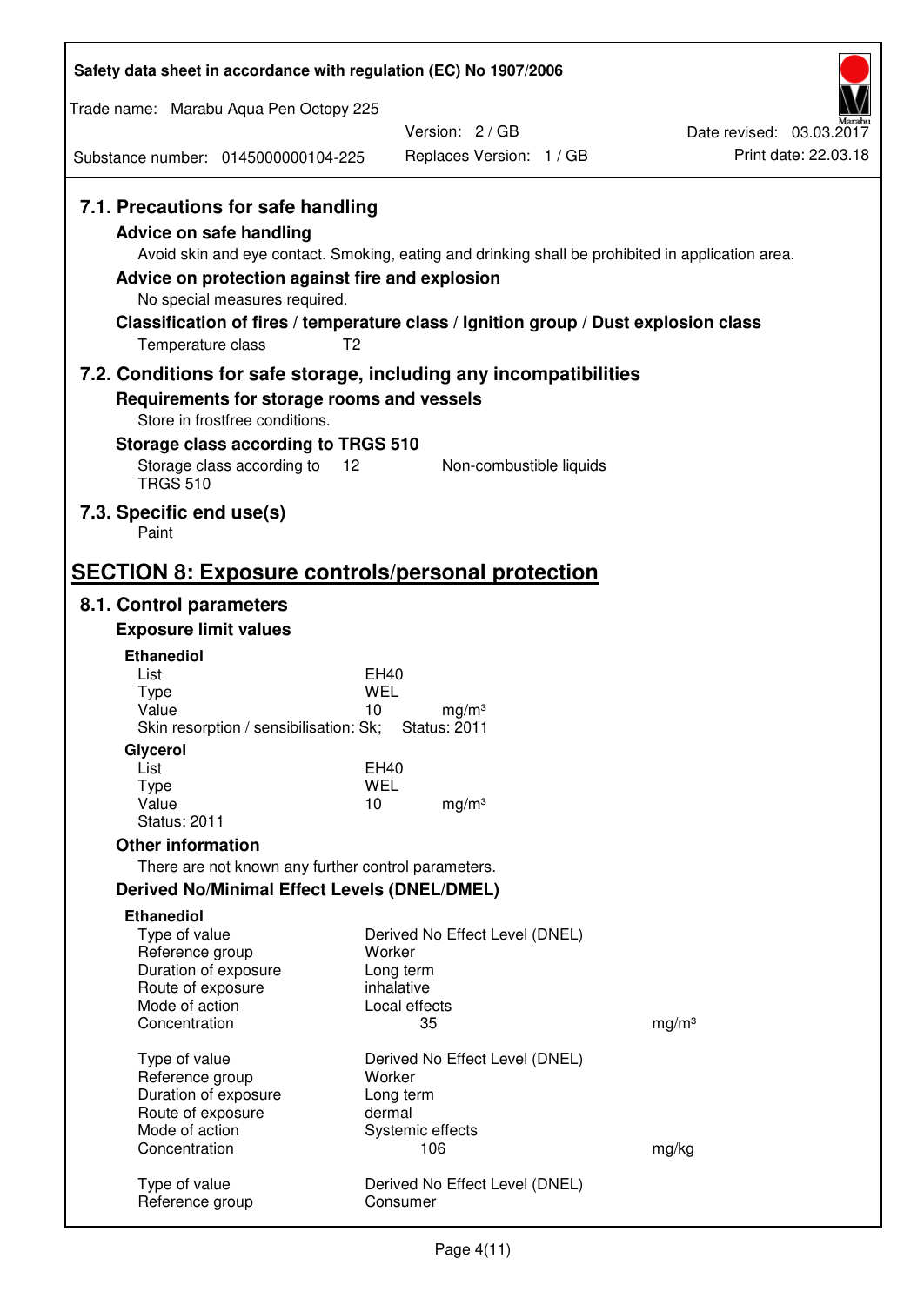| Safety data sheet in accordance with regulation (EC) No 1907/2006 |                                                                                                              |                          |  |
|-------------------------------------------------------------------|--------------------------------------------------------------------------------------------------------------|--------------------------|--|
| Trade name: Marabu Aqua Pen Octopy 225                            | Version: 2 / GB                                                                                              | Date revised: 03.03.2017 |  |
| Substance number: 0145000000104-225                               | Replaces Version: 1 / GB                                                                                     | Print date: 22.03.18     |  |
| Duration of exposure                                              | Long term                                                                                                    |                          |  |
| Route of exposure<br>Mode of action                               | inhalative<br>Local effects                                                                                  |                          |  |
| Concentration                                                     | 7                                                                                                            | mg/m <sup>3</sup>        |  |
|                                                                   |                                                                                                              |                          |  |
| Type of value                                                     | Derived No Effect Level (DNEL)                                                                               |                          |  |
| Reference group                                                   | Consumer                                                                                                     |                          |  |
| Duration of exposure<br>Route of exposure                         | Long term<br>dermal                                                                                          |                          |  |
| Mode of action                                                    | Systemic effects                                                                                             |                          |  |
| Concentration                                                     | 53                                                                                                           | mg/kg                    |  |
|                                                                   |                                                                                                              |                          |  |
| <b>Predicted No Effect Concentration (PNEC)</b>                   |                                                                                                              |                          |  |
| <b>Ethanediol</b>                                                 |                                                                                                              |                          |  |
| Type of value<br><b>Type</b>                                      | <b>PNEC</b><br>Freshwater                                                                                    |                          |  |
| Concentration                                                     | 10                                                                                                           | mg/l                     |  |
|                                                                   |                                                                                                              |                          |  |
| Type of value                                                     | <b>PNEC</b>                                                                                                  |                          |  |
| <b>Type</b>                                                       | Saltwater                                                                                                    |                          |  |
| Concentration                                                     | 1                                                                                                            | mg/l                     |  |
| Type of value                                                     | <b>PNEC</b>                                                                                                  |                          |  |
| <b>Type</b>                                                       | Water (intermittent release)                                                                                 |                          |  |
| Concentration                                                     | 10                                                                                                           | mg/l                     |  |
| Type of value                                                     | <b>PNEC</b>                                                                                                  |                          |  |
| <b>Type</b>                                                       | Sewage treatment plant (STP)                                                                                 |                          |  |
| Concentration                                                     | 199,5                                                                                                        | mg/l                     |  |
| Type of value                                                     | <b>PNEC</b>                                                                                                  |                          |  |
| Type                                                              | Freshwater sediment                                                                                          |                          |  |
| Concentration                                                     | 37                                                                                                           | mg/kg                    |  |
|                                                                   | <b>PNEC</b>                                                                                                  |                          |  |
| Type of value<br><b>Type</b>                                      | Marine sediment                                                                                              |                          |  |
| Concentration                                                     | 3,7                                                                                                          | mg/kg                    |  |
|                                                                   |                                                                                                              |                          |  |
| Type of value<br><b>Type</b>                                      | <b>PNEC</b><br>Soil                                                                                          |                          |  |
| Concentration                                                     | 1,53                                                                                                         | mg/kg                    |  |
|                                                                   |                                                                                                              |                          |  |
| 8.2. Exposure controls                                            |                                                                                                              |                          |  |
| <b>Exposure controls</b>                                          |                                                                                                              |                          |  |
| Provide adequate ventilation.                                     |                                                                                                              |                          |  |
| <b>Respiratory protection</b><br>Not necessary.                   |                                                                                                              |                          |  |
| <b>Hand protection</b>                                            |                                                                                                              |                          |  |
| Not necessary.                                                    |                                                                                                              |                          |  |
| In case of intensive contact wear protective gloves.              |                                                                                                              |                          |  |
|                                                                   | There is no one glove material or combination of materials that will give unlimited resistance to any        |                          |  |
| individual or combination of chemicals.                           |                                                                                                              |                          |  |
| Material thickness<br>>                                           | For prolonged or repeated handling nitrile rubber gloves with textile undergloves are required.<br>0,5<br>mm |                          |  |
| Breakthrough time<br><                                            | 30<br>min                                                                                                    |                          |  |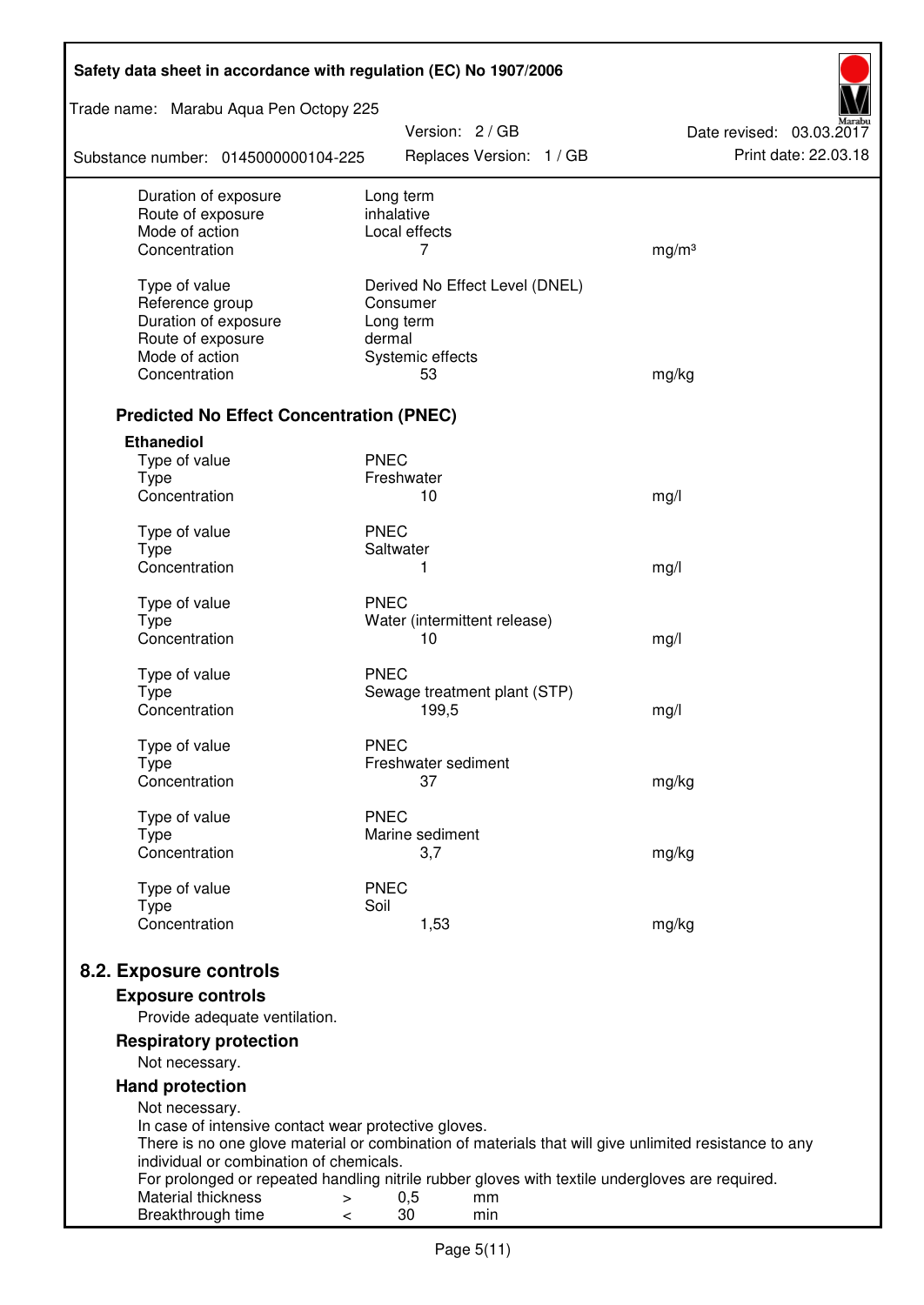| Safety data sheet in accordance with regulation (EC) No 1907/2006                                                                                                                                                                                                                                                                                            |                                       |                          |                                                                                                                                                                                                                                                                                                                    |
|--------------------------------------------------------------------------------------------------------------------------------------------------------------------------------------------------------------------------------------------------------------------------------------------------------------------------------------------------------------|---------------------------------------|--------------------------|--------------------------------------------------------------------------------------------------------------------------------------------------------------------------------------------------------------------------------------------------------------------------------------------------------------------|
| Trade name: Marabu Aqua Pen Octopy 225                                                                                                                                                                                                                                                                                                                       |                                       |                          |                                                                                                                                                                                                                                                                                                                    |
|                                                                                                                                                                                                                                                                                                                                                              | Version: 2/GB                         |                          | Date revised: 03.03.2017                                                                                                                                                                                                                                                                                           |
| Substance number: 0145000000104-225                                                                                                                                                                                                                                                                                                                          |                                       | Replaces Version: 1 / GB | Print date: 22.03.18                                                                                                                                                                                                                                                                                               |
| The breakthrough time must be greater than the end use time of the product.<br>replacement must be followed.<br>Gloves should be replaced regularly and if there is any sign of damage to the glove material.<br>Always ensure that gloves are free from defects and that they are stored and used correctly.<br>maintenance.<br>once exposure has occurred. |                                       |                          | The instructions and information provided by the glove manufacturer on use, storage, maintenance and<br>The performance or effectiveness of the glove may be reduced by physical/ chemical damage and poor<br>Barrier creams may help to protect the exposed areas of the skin, they should however not be applied |
| Eye protection                                                                                                                                                                                                                                                                                                                                               |                                       |                          |                                                                                                                                                                                                                                                                                                                    |
| Not necessary.                                                                                                                                                                                                                                                                                                                                               |                                       |                          |                                                                                                                                                                                                                                                                                                                    |
| <b>Body protection</b>                                                                                                                                                                                                                                                                                                                                       |                                       |                          |                                                                                                                                                                                                                                                                                                                    |
| Not applicable.                                                                                                                                                                                                                                                                                                                                              |                                       |                          |                                                                                                                                                                                                                                                                                                                    |
|                                                                                                                                                                                                                                                                                                                                                              |                                       |                          |                                                                                                                                                                                                                                                                                                                    |
| <b>SECTION 9: Physical and chemical properties</b>                                                                                                                                                                                                                                                                                                           |                                       |                          |                                                                                                                                                                                                                                                                                                                    |
| 9.1. Information on basic physical and chemical properties                                                                                                                                                                                                                                                                                                   |                                       |                          |                                                                                                                                                                                                                                                                                                                    |
| Form                                                                                                                                                                                                                                                                                                                                                         | liquid                                |                          |                                                                                                                                                                                                                                                                                                                    |
| <b>Colour</b>                                                                                                                                                                                                                                                                                                                                                | coloured<br>odourless                 |                          |                                                                                                                                                                                                                                                                                                                    |
| <b>Odour</b>                                                                                                                                                                                                                                                                                                                                                 |                                       |                          |                                                                                                                                                                                                                                                                                                                    |
| <b>Odour threshold</b>                                                                                                                                                                                                                                                                                                                                       |                                       |                          |                                                                                                                                                                                                                                                                                                                    |
| Remarks                                                                                                                                                                                                                                                                                                                                                      | No data available                     |                          |                                                                                                                                                                                                                                                                                                                    |
| <b>Melting point</b>                                                                                                                                                                                                                                                                                                                                         |                                       |                          |                                                                                                                                                                                                                                                                                                                    |
| Remarks                                                                                                                                                                                                                                                                                                                                                      | not determined                        |                          |                                                                                                                                                                                                                                                                                                                    |
| <b>Freezing point</b>                                                                                                                                                                                                                                                                                                                                        |                                       |                          |                                                                                                                                                                                                                                                                                                                    |
| Remarks                                                                                                                                                                                                                                                                                                                                                      | not determined                        |                          |                                                                                                                                                                                                                                                                                                                    |
| Initial boiling point and boiling range                                                                                                                                                                                                                                                                                                                      |                                       |                          |                                                                                                                                                                                                                                                                                                                    |
| Value                                                                                                                                                                                                                                                                                                                                                        | appr. 100                             |                          | $\rm ^{\circ}C$                                                                                                                                                                                                                                                                                                    |
| Pressure<br>Source                                                                                                                                                                                                                                                                                                                                           | 1.013<br>Literature value             | hPa                      |                                                                                                                                                                                                                                                                                                                    |
| <b>Flash point</b>                                                                                                                                                                                                                                                                                                                                           |                                       |                          |                                                                                                                                                                                                                                                                                                                    |
| Remarks                                                                                                                                                                                                                                                                                                                                                      | Not applicable                        |                          |                                                                                                                                                                                                                                                                                                                    |
| Evaporation rate (ether $= 1$ ) :                                                                                                                                                                                                                                                                                                                            |                                       |                          |                                                                                                                                                                                                                                                                                                                    |
| Remarks                                                                                                                                                                                                                                                                                                                                                      | not determined                        |                          |                                                                                                                                                                                                                                                                                                                    |
| Flammability (solid, gas)                                                                                                                                                                                                                                                                                                                                    |                                       |                          |                                                                                                                                                                                                                                                                                                                    |
| Not applicable                                                                                                                                                                                                                                                                                                                                               |                                       |                          |                                                                                                                                                                                                                                                                                                                    |
| Upper/lower flammability or explosive limits                                                                                                                                                                                                                                                                                                                 |                                       |                          |                                                                                                                                                                                                                                                                                                                    |
| Lower explosion limit                                                                                                                                                                                                                                                                                                                                        | 3,2<br>appr.                          |                          | $%$ (V)                                                                                                                                                                                                                                                                                                            |
| Upper explosion limit                                                                                                                                                                                                                                                                                                                                        | 53<br>appr.                           |                          | $%$ $(V)$                                                                                                                                                                                                                                                                                                          |
| Source                                                                                                                                                                                                                                                                                                                                                       | Literature value                      |                          |                                                                                                                                                                                                                                                                                                                    |
| Vapour pressure                                                                                                                                                                                                                                                                                                                                              |                                       |                          |                                                                                                                                                                                                                                                                                                                    |
| Value                                                                                                                                                                                                                                                                                                                                                        | 23<br>appr.                           |                          | hPa                                                                                                                                                                                                                                                                                                                |
| Temperature<br>Method                                                                                                                                                                                                                                                                                                                                        | 20<br>Value taken from the literature | °C                       |                                                                                                                                                                                                                                                                                                                    |
|                                                                                                                                                                                                                                                                                                                                                              |                                       |                          |                                                                                                                                                                                                                                                                                                                    |
| <b>Vapour density</b><br>Remarks                                                                                                                                                                                                                                                                                                                             | not determined                        |                          |                                                                                                                                                                                                                                                                                                                    |
| <b>Density</b>                                                                                                                                                                                                                                                                                                                                               |                                       |                          |                                                                                                                                                                                                                                                                                                                    |
| Remarks                                                                                                                                                                                                                                                                                                                                                      | not determined                        |                          |                                                                                                                                                                                                                                                                                                                    |
|                                                                                                                                                                                                                                                                                                                                                              |                                       |                          |                                                                                                                                                                                                                                                                                                                    |
| Solubility in water<br>Remarks                                                                                                                                                                                                                                                                                                                               | miscible                              |                          |                                                                                                                                                                                                                                                                                                                    |
|                                                                                                                                                                                                                                                                                                                                                              |                                       |                          |                                                                                                                                                                                                                                                                                                                    |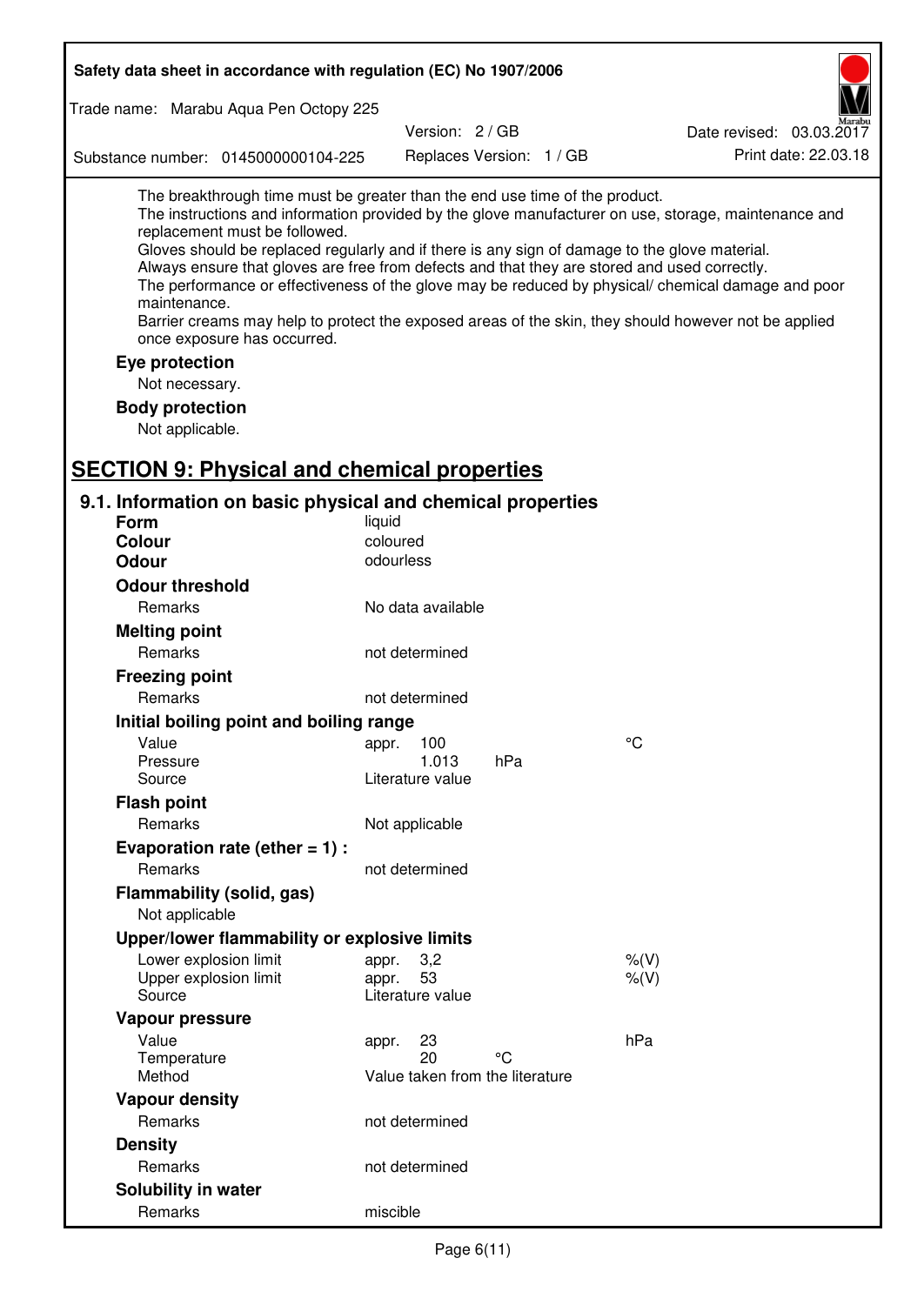| Safety data sheet in accordance with regulation (EC) No 1907/2006                    |                                                                   |                                             |  |    |                                                  |  |
|--------------------------------------------------------------------------------------|-------------------------------------------------------------------|---------------------------------------------|--|----|--------------------------------------------------|--|
| Trade name: Marabu Aqua Pen Octopy 225                                               |                                                                   |                                             |  |    |                                                  |  |
| Substance number: 0145000000104-225                                                  |                                                                   | Version: 2 / GB<br>Replaces Version: 1 / GB |  |    | Date revised: 03.03.2017<br>Print date: 22.03.18 |  |
| Ignition temperature                                                                 |                                                                   |                                             |  |    |                                                  |  |
| Value                                                                                | 410<br>appr.<br>Literature value                                  |                                             |  | °C |                                                  |  |
| Source<br><b>Viscosity</b>                                                           |                                                                   |                                             |  |    |                                                  |  |
| Remarks                                                                              |                                                                   |                                             |  |    |                                                  |  |
| Remarks                                                                              | not determined                                                    |                                             |  |    |                                                  |  |
| 9.2. Other information                                                               |                                                                   |                                             |  |    |                                                  |  |
| <b>Other information</b>                                                             |                                                                   |                                             |  |    |                                                  |  |
| None known                                                                           |                                                                   |                                             |  |    |                                                  |  |
| <b>SECTION 10: Stability and reactivity</b>                                          |                                                                   |                                             |  |    |                                                  |  |
| 10.1. Reactivity<br>None                                                             |                                                                   |                                             |  |    |                                                  |  |
| 10.2. Chemical stability<br>No hazardous reactions known.                            |                                                                   |                                             |  |    |                                                  |  |
| 10.3. Possibility of hazardous reactions<br>No hazardous reactions known.            |                                                                   |                                             |  |    |                                                  |  |
| 10.4. Conditions to avoid                                                            |                                                                   |                                             |  |    |                                                  |  |
| No hazardous reactions known.                                                        |                                                                   |                                             |  |    |                                                  |  |
| 10.5. Incompatible materials<br>None                                                 |                                                                   |                                             |  |    |                                                  |  |
| 10.6. Hazardous decomposition products<br>No hazardous decomposition products known. |                                                                   |                                             |  |    |                                                  |  |
| <b>SECTION 11: Toxicological information</b>                                         |                                                                   |                                             |  |    |                                                  |  |
| 11.1. Information on toxicological effects                                           |                                                                   |                                             |  |    |                                                  |  |
| <b>Acute oral toxicity</b>                                                           |                                                                   |                                             |  |    |                                                  |  |
| Remarks                                                                              | Based on available data, the classification criteria are not met. |                                             |  |    |                                                  |  |
| <b>Acute dermal toxicity</b><br>Remarks                                              | Based on available data, the classification criteria are not met. |                                             |  |    |                                                  |  |
| <b>Acute inhalational toxicity</b>                                                   |                                                                   |                                             |  |    |                                                  |  |
| Remarks                                                                              | Based on available data, the classification criteria are not met. |                                             |  |    |                                                  |  |
| <b>Skin corrosion/irritation</b>                                                     |                                                                   |                                             |  |    |                                                  |  |
| Remarks                                                                              | Based on available data, the classification criteria are not met. |                                             |  |    |                                                  |  |
| Serious eye damage/irritation                                                        |                                                                   |                                             |  |    |                                                  |  |
| Remarks                                                                              | Based on available data, the classification criteria are not met. |                                             |  |    |                                                  |  |
| <b>Sensitization</b><br>Remarks                                                      |                                                                   |                                             |  |    |                                                  |  |
| <b>Mutagenicity</b>                                                                  | Based on available data, the classification criteria are not met. |                                             |  |    |                                                  |  |
| Remarks                                                                              | Based on available data, the classification criteria are not met. |                                             |  |    |                                                  |  |
| <b>Reproductive toxicity</b>                                                         |                                                                   |                                             |  |    |                                                  |  |
| Remarks                                                                              | Based on available data, the classification criteria are not met. |                                             |  |    |                                                  |  |
| Carcinogenicity                                                                      |                                                                   |                                             |  |    |                                                  |  |
| Remarks                                                                              | Based on available data, the classification criteria are not met. |                                             |  |    |                                                  |  |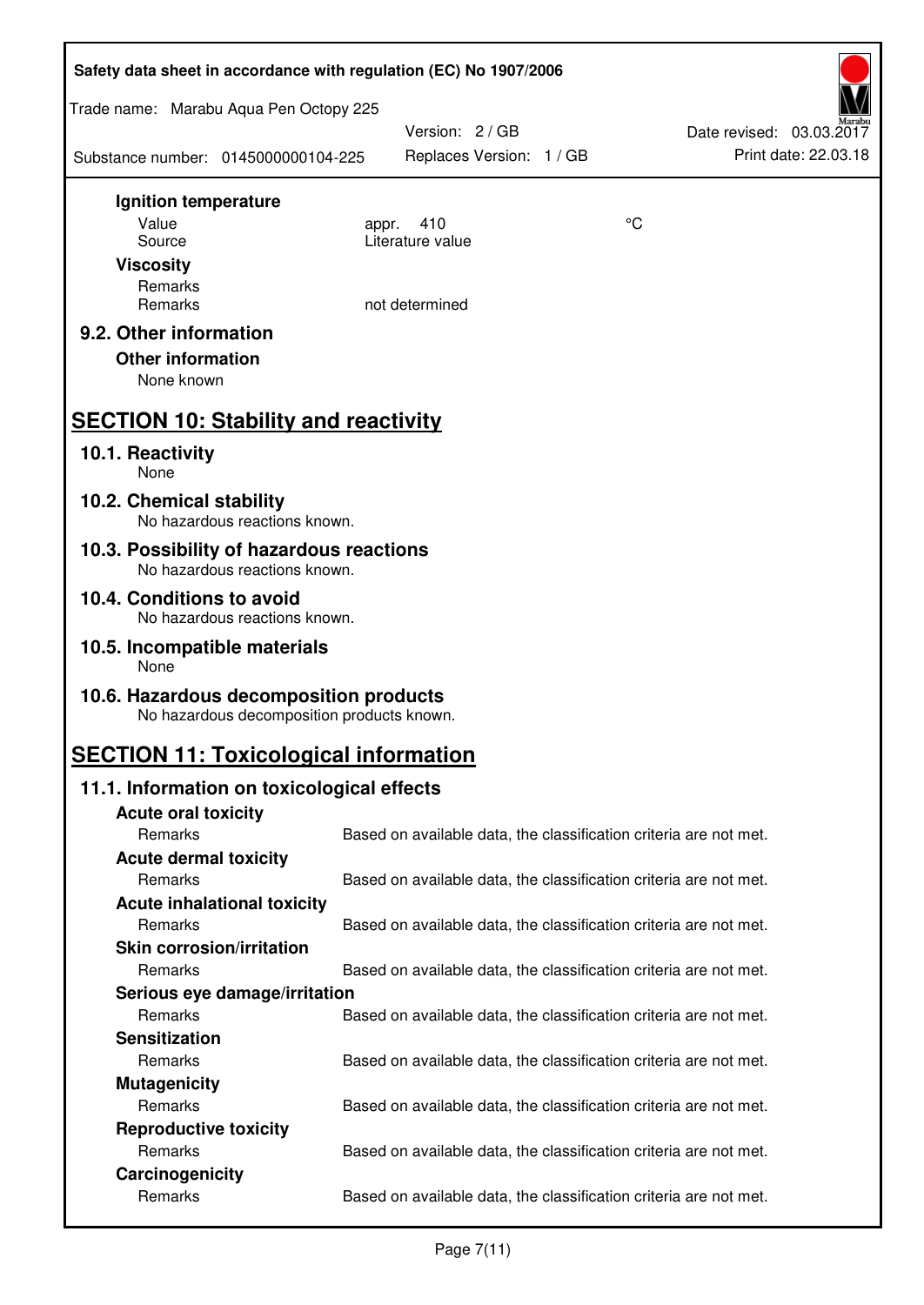#### **Safety data sheet in accordance with regulation (EC) No 1907/2006**

Trade name: Marabu Aqua Pen Octopy 225

Version: 2 / GB

Replaces Version: 1 / GB Print date: 22.03.18 Date revised: 03.03.2017

Substance number: 0145000000104-225

## **Specific Target Organ Toxicity (STOT)**

**Single exposure** 

Based on available data, the classification criteria are not met.

**Repeated exposure** 

Remarks Based on available data, the classification criteria are not met.

#### **Aspiration hazard**

Based on available data, the classification criteria are not met.

#### **Experience in practice**

Provided all the recommended protective and safety precautions are taken, experience shows that no risk to health can be expected.

#### **Other information**

There are no data available on the mixture itself. The mixture has been assessed following the additivity method of the GHS/CLP Regulation (EC) No 1272/2008.

## **SECTION 12: Ecological information**

## **12.1. Toxicity**

#### **General information**

There are no data available on the mixture itself.Do not allow to enter drains or water courses.The mixture has been assessed following the summation method of the CLP Regulation (EC) No 1272/2008 and is not classified as dangerous for the environment.

## **12.2. Persistence and degradability**

#### **General information**

There are no data available on the mixture itself.

#### **12.3. Bioaccumulative potential**

#### **General information**

There are no data available on the mixture itself.

#### **12.4. Mobility in soil**

#### **General information**

There are no data available on the mixture itself.

#### **12.5. Results of PBT and vPvB assessment**

## **General information**

There are no data available on the mixture itself.

#### **12.6. Other adverse effects**

#### **General information**

There are no data available on the mixture itself.

# **SECTION 13: Disposal considerations**

## **13.1. Waste treatment methods**

#### **Disposal recommendations for the product**

The product can be placed with other household refuse. Small residues in containers can be washed-out with water and put into the drainage system.

#### **Disposal recommendations for packaging**

Packaging that cannot be cleaned should be disposed off as product waste. Completely emptied packagings can be given for recycling.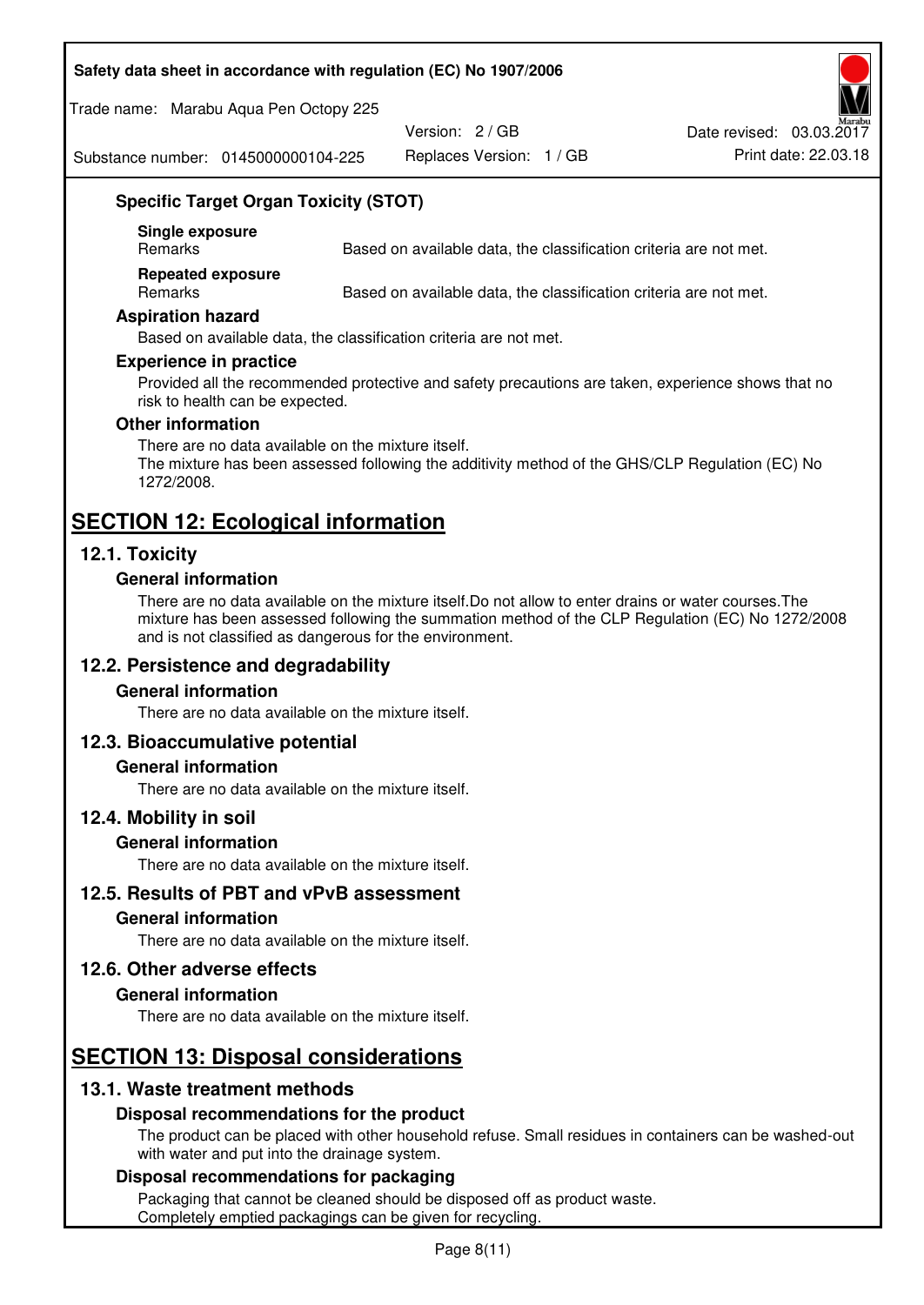| Safety data sheet in accordance with regulation (EC) No 1907/2006                                                                                                                                                                                                                                    |                                             |                                                  |
|------------------------------------------------------------------------------------------------------------------------------------------------------------------------------------------------------------------------------------------------------------------------------------------------------|---------------------------------------------|--------------------------------------------------|
| Trade name: Marabu Aqua Pen Octopy 225                                                                                                                                                                                                                                                               |                                             |                                                  |
| Substance number: 0145000000104-225                                                                                                                                                                                                                                                                  | Version: 2 / GB<br>Replaces Version: 1 / GB | Date revised: 03.03.2017<br>Print date: 22.03.18 |
| <b>SECTION 14: Transport information</b>                                                                                                                                                                                                                                                             |                                             |                                                  |
| <b>Land transport ADR/RID</b><br>Non-dangerous goods<br>14.1. UN number<br>$UN -$<br>14.2. UN proper shipping name                                                                                                                                                                                   |                                             |                                                  |
|                                                                                                                                                                                                                                                                                                      |                                             |                                                  |
| 14.3. Transport hazard class(es)<br>Class<br>Label<br>14.4. Packing group<br>Packing group                                                                                                                                                                                                           |                                             |                                                  |
| Transport category<br>0<br>14.5. Environmental hazards                                                                                                                                                                                                                                               |                                             |                                                  |
| <b>Marine transport IMDG/GGVSee</b><br>The product does not constitute a hazardous substance in sea transport.<br>14.1. UN number<br>$UN -$<br>14.2. UN proper shipping name                                                                                                                         |                                             |                                                  |
| 14.3. Transport hazard class(es)<br>Class                                                                                                                                                                                                                                                            |                                             |                                                  |
| Subsidiary risk<br>14.4. Packing group<br>Packing group<br>14.5. Environmental hazards                                                                                                                                                                                                               |                                             |                                                  |
| no<br><b>Air transport ICAO/IATA</b><br>The product does not constitute a hazardous substance in air transport.<br>14.1. UN number                                                                                                                                                                   |                                             |                                                  |
| $UN -$<br>14.2. UN proper shipping name                                                                                                                                                                                                                                                              |                                             |                                                  |
| 14.3. Transport hazard class(es)<br>Class                                                                                                                                                                                                                                                            |                                             |                                                  |
| Subsidiary risk<br>14.4. Packing group                                                                                                                                                                                                                                                               |                                             |                                                  |
| Packing group<br>14.5. Environmental hazards                                                                                                                                                                                                                                                         |                                             |                                                  |
| Information for all modes of transport<br>14.6. Special precautions for user<br>Transport within the user's premises:<br>Always transport in closed containers that are upright and secure.<br>Ensure that persons transporting the product know what to do in the event of an accident or spillage. |                                             |                                                  |
| <b>Other information</b><br>14.7. Transport in bulk according to Annex II of Marpol and the IBC Code<br>no                                                                                                                                                                                           |                                             |                                                  |
| <b>SECTION 15: Regulatory information ***</b>                                                                                                                                                                                                                                                        |                                             |                                                  |
| 15.1. Safety, health and environmental regulations/legislation specific for the substance                                                                                                                                                                                                            |                                             |                                                  |

Ī

٦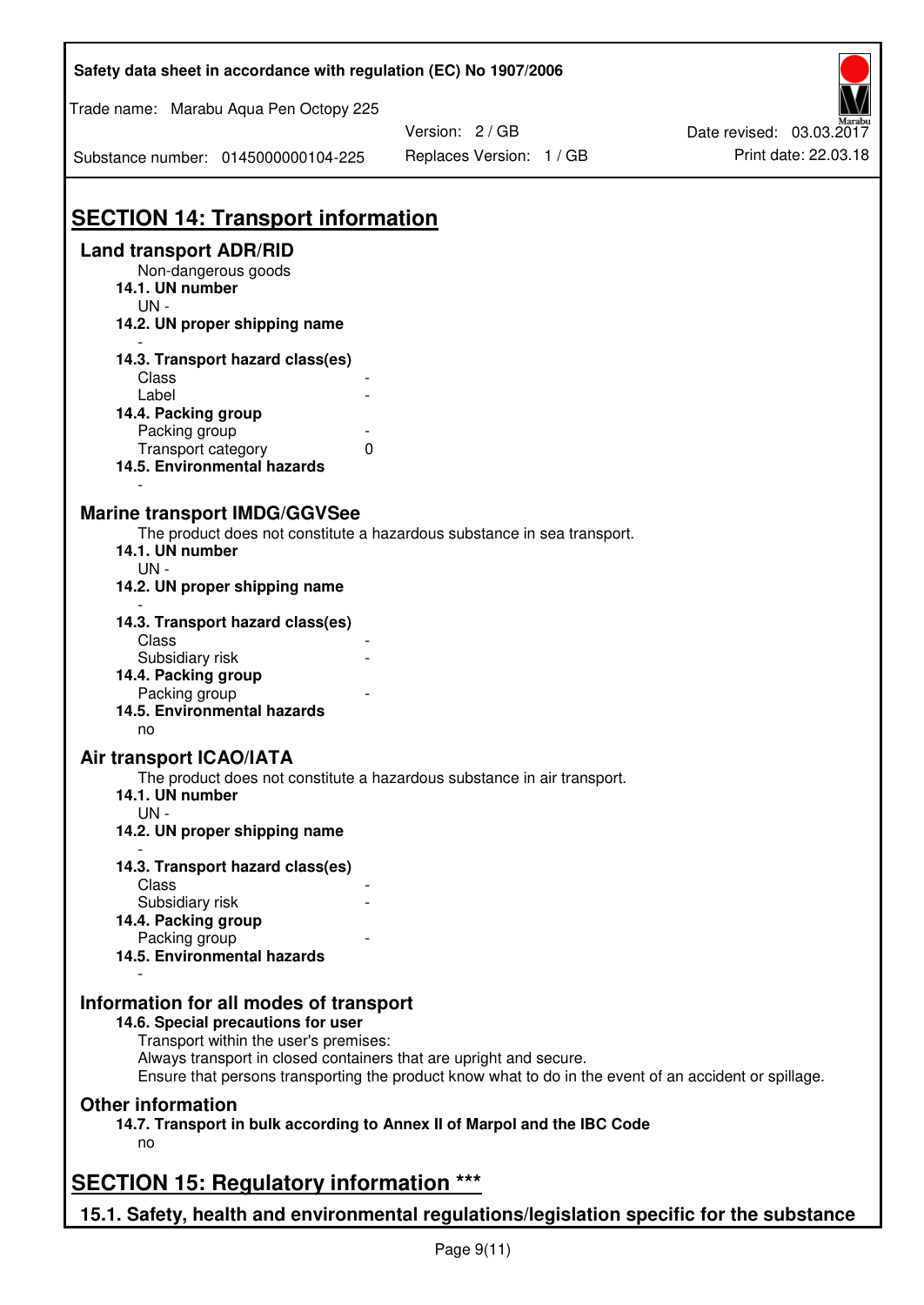|                           | Safety data sheet in accordance with regulation (EC) No 1907/2006                                                                                                                                                                                                                                                                                                                                                                                                 |                                                      |                          |                                                       |                                                                                                                                                                                                              |
|---------------------------|-------------------------------------------------------------------------------------------------------------------------------------------------------------------------------------------------------------------------------------------------------------------------------------------------------------------------------------------------------------------------------------------------------------------------------------------------------------------|------------------------------------------------------|--------------------------|-------------------------------------------------------|--------------------------------------------------------------------------------------------------------------------------------------------------------------------------------------------------------------|
|                           | Trade name: Marabu Aqua Pen Octopy 225                                                                                                                                                                                                                                                                                                                                                                                                                            |                                                      |                          |                                                       |                                                                                                                                                                                                              |
|                           |                                                                                                                                                                                                                                                                                                                                                                                                                                                                   | Version: 2 / GB                                      |                          |                                                       | Date revised: 03.03.2017<br>Print date: 22.03.18                                                                                                                                                             |
|                           | Substance number: 0145000000104-225                                                                                                                                                                                                                                                                                                                                                                                                                               |                                                      | Replaces Version: 1 / GB |                                                       |                                                                                                                                                                                                              |
| or mixture                |                                                                                                                                                                                                                                                                                                                                                                                                                                                                   |                                                      |                          |                                                       |                                                                                                                                                                                                              |
| <b>VOC ***</b>            |                                                                                                                                                                                                                                                                                                                                                                                                                                                                   |                                                      |                          |                                                       |                                                                                                                                                                                                              |
| VOC (EU)                  |                                                                                                                                                                                                                                                                                                                                                                                                                                                                   | $\mathbf 0$                                          | $\frac{1}{6}$            |                                                       |                                                                                                                                                                                                              |
| <b>Other information</b>  |                                                                                                                                                                                                                                                                                                                                                                                                                                                                   |                                                      |                          |                                                       |                                                                                                                                                                                                              |
|                           | All components are contained in the TSCA inventory or exempted.<br>All components are contained in the AICS inventory.<br>All components are contained in the PICCS inventory.<br>All components are contained in the DSL inventory.<br>All components are contained in the IECSC inventory.<br>All components are contained in the NZIOC inventory.<br>All components are contained in the ENCS inventory.<br>All components are contained in the ECL inventory. |                                                      |                          |                                                       |                                                                                                                                                                                                              |
|                           | 15.2. Chemical safety assessment<br>For this preparation a chemical safety assessment has not been carried out.                                                                                                                                                                                                                                                                                                                                                   |                                                      |                          |                                                       |                                                                                                                                                                                                              |
|                           | <b>SECTION 16: Other information</b>                                                                                                                                                                                                                                                                                                                                                                                                                              |                                                      |                          |                                                       |                                                                                                                                                                                                              |
|                           | <b>Hazard statements listed in Chapter 3</b>                                                                                                                                                                                                                                                                                                                                                                                                                      |                                                      |                          |                                                       |                                                                                                                                                                                                              |
| H301                      |                                                                                                                                                                                                                                                                                                                                                                                                                                                                   | Toxic if swallowed.                                  |                          |                                                       |                                                                                                                                                                                                              |
| H302<br>H311              |                                                                                                                                                                                                                                                                                                                                                                                                                                                                   | Harmful if swallowed.<br>Toxic in contact with skin. |                          |                                                       |                                                                                                                                                                                                              |
| H312                      |                                                                                                                                                                                                                                                                                                                                                                                                                                                                   | Harmful in contact with skin.                        |                          |                                                       |                                                                                                                                                                                                              |
| H314                      |                                                                                                                                                                                                                                                                                                                                                                                                                                                                   |                                                      |                          | Causes severe skin burns and eye damage.              |                                                                                                                                                                                                              |
| H315                      |                                                                                                                                                                                                                                                                                                                                                                                                                                                                   | Causes skin irritation.                              |                          |                                                       |                                                                                                                                                                                                              |
| H317                      |                                                                                                                                                                                                                                                                                                                                                                                                                                                                   | May cause an allergic skin reaction.                 |                          |                                                       |                                                                                                                                                                                                              |
| H318                      |                                                                                                                                                                                                                                                                                                                                                                                                                                                                   | Causes serious eye damage.                           |                          |                                                       |                                                                                                                                                                                                              |
| H331                      |                                                                                                                                                                                                                                                                                                                                                                                                                                                                   | Toxic if inhaled.                                    |                          |                                                       |                                                                                                                                                                                                              |
| H335                      |                                                                                                                                                                                                                                                                                                                                                                                                                                                                   | May cause respiratory irritation.                    |                          |                                                       |                                                                                                                                                                                                              |
| H373                      |                                                                                                                                                                                                                                                                                                                                                                                                                                                                   |                                                      |                          |                                                       | May cause damage to organs through prolonged or repeated exposure:                                                                                                                                           |
| H400                      |                                                                                                                                                                                                                                                                                                                                                                                                                                                                   | Very toxic to aquatic life.                          |                          |                                                       |                                                                                                                                                                                                              |
| H410                      |                                                                                                                                                                                                                                                                                                                                                                                                                                                                   |                                                      |                          | Very toxic to aquatic life with long lasting effects. |                                                                                                                                                                                                              |
|                           | <b>CLP categories listed in Chapter 3</b>                                                                                                                                                                                                                                                                                                                                                                                                                         |                                                      |                          |                                                       |                                                                                                                                                                                                              |
| Acute Tox, 3              |                                                                                                                                                                                                                                                                                                                                                                                                                                                                   | Acute toxicity, Category 3                           |                          |                                                       |                                                                                                                                                                                                              |
| Acute Tox. 4              |                                                                                                                                                                                                                                                                                                                                                                                                                                                                   | Acute toxicity, Category 4                           |                          |                                                       |                                                                                                                                                                                                              |
| Aquatic Acute 1           |                                                                                                                                                                                                                                                                                                                                                                                                                                                                   |                                                      |                          |                                                       | Hazardous to the aquatic environment, acute, Category 1                                                                                                                                                      |
| Aquatic Chronic 1         |                                                                                                                                                                                                                                                                                                                                                                                                                                                                   |                                                      |                          |                                                       | Hazardous to the aquatic environment, chronic, Category 1                                                                                                                                                    |
| Eye Dam. 1                |                                                                                                                                                                                                                                                                                                                                                                                                                                                                   | Serious eye damage, Category 1                       |                          |                                                       |                                                                                                                                                                                                              |
| Skin Corr. 1B             |                                                                                                                                                                                                                                                                                                                                                                                                                                                                   | Skin corrosion, Category 1B                          |                          |                                                       |                                                                                                                                                                                                              |
| Skin Irrit. 2             |                                                                                                                                                                                                                                                                                                                                                                                                                                                                   | Skin irritation, Category 2                          |                          |                                                       |                                                                                                                                                                                                              |
| Skin Sens. 1<br>STOT RE 2 |                                                                                                                                                                                                                                                                                                                                                                                                                                                                   | Skin sensitization, Category 1                       |                          |                                                       | Specific target organ toxicity - repeated exposure, Category 2                                                                                                                                               |
| STOT SE3                  |                                                                                                                                                                                                                                                                                                                                                                                                                                                                   |                                                      |                          |                                                       | Specific target organ toxicity - single exposure, Category 3                                                                                                                                                 |
|                           | <b>Supplemental information</b>                                                                                                                                                                                                                                                                                                                                                                                                                                   |                                                      |                          |                                                       |                                                                                                                                                                                                              |
|                           |                                                                                                                                                                                                                                                                                                                                                                                                                                                                   |                                                      |                          |                                                       | Relevant changes compared with the previous version of the safety data sheet are marked with: ***                                                                                                            |
| legislation.              | guarantee for any specific product properties and shall not establish a legally valid relationship.                                                                                                                                                                                                                                                                                                                                                               |                                                      |                          |                                                       | This information is based on our present state of knowledge. However, it should not constitute a<br>The information in this Safety Data Sheet is based on the present state of knowledge and current         |
|                           | construed as any guarantee of technical performance or suitability for particular applications.<br>to the supplier and obtaining written handling instructions.                                                                                                                                                                                                                                                                                                   |                                                      |                          |                                                       | It provides guidance on health, safety and environmental aspects of the product and should not be<br>The product should not be used for purposes other than those shown in Section 1 without first referring |
|                           |                                                                                                                                                                                                                                                                                                                                                                                                                                                                   |                                                      |                          |                                                       | As the specific conditions of use of the product are outside the supplier's control, the user is responsible                                                                                                 |
|                           | for ensuring that the requirements of relevant legislation are complied with.                                                                                                                                                                                                                                                                                                                                                                                     |                                                      |                          |                                                       | The information contained in this safety data sheet does not constitute the user's own assessment of                                                                                                         |